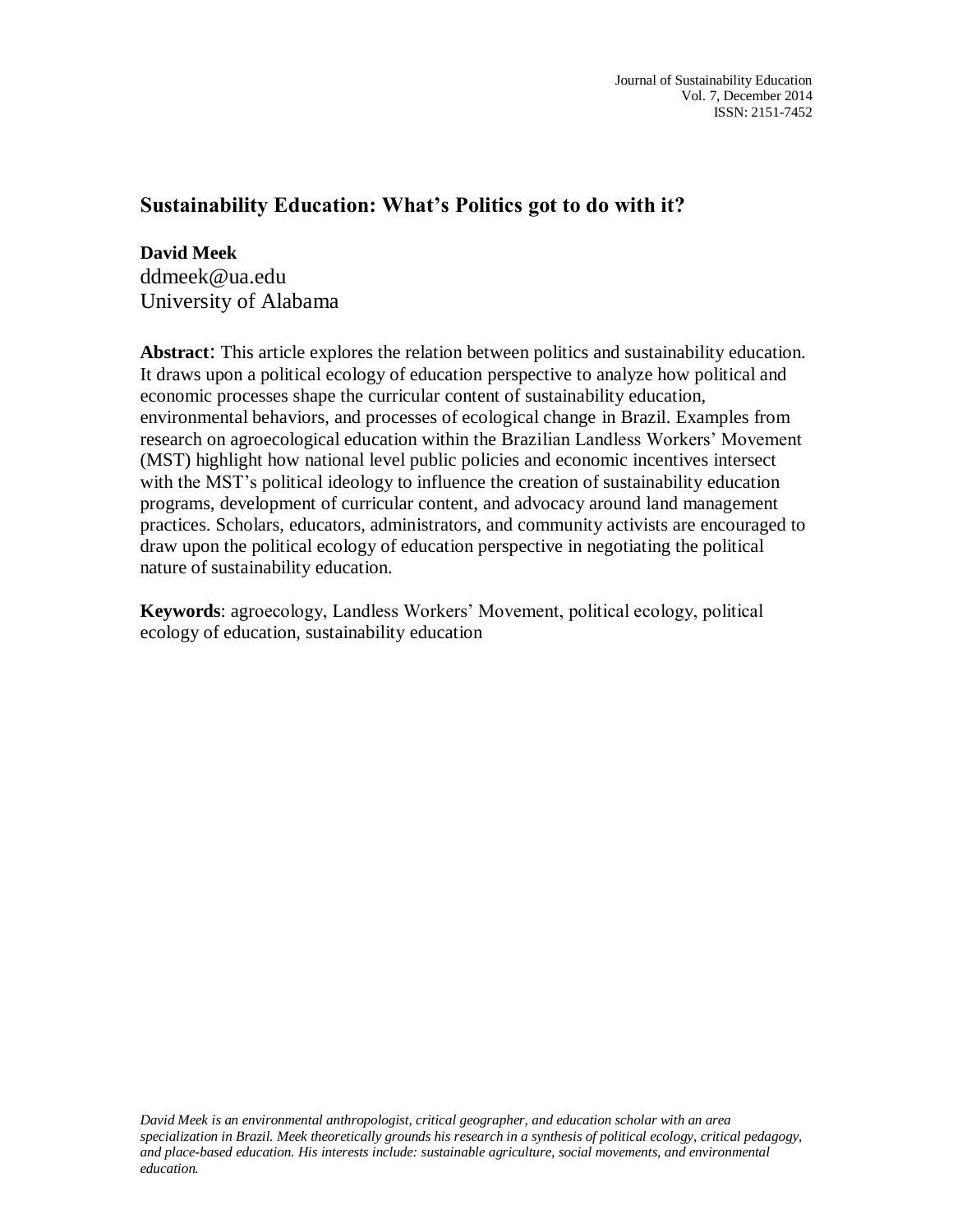## **Sustainability Education: What's Politics got to do with it?**

The interconnections between political and economic systems are key to understanding the distribution, efficacy, and ideological content of sustainability education (McKenzie 2012; Stevenson et. al. 2013). Thus, rigorous analysis of politics and economics is essential to understanding the production and dissemination of sustainability knowledge within educational systems, as well as the ultimate affect of sustainability education on environmental behaviors and ecological change. I believe a *political ecology of education* framework offers unique insight into these recursive interconnections (Meek 2014 a, b; Meek 2015). The political ecology of education framework evolved out of the interdisciplinary subfield of political ecology (Zimmerer and Basset 2003; Neumann 2005). Traditional political ecology explores the political and economic determinants of patterns of ecological change (Robbins 2004). In this context, I view the political ecology of education as a perspective that sheds light on how the interconnections between political, economic, and pedagogical processes affects the provision of sustainability knowledge, and in turn students' relation to both the natural environment, and access to its resources, as well as conceptions of nature-society interrelationships. This framework is directly relevant to policy makers crafting legislation, educators teaching sustainability education, and students challenging their existing conceptions of the world. To illustrate the broad contours of this perspective, I draw upon my research on agroecological education in the Brazilian Landless Workers' Movement (*O Movimento dos Trabalhadores Rurais Sem Terra* or MST).

Sustainability education has increasingly become important within the Brazilian Landless Workers' Movement (MST). The MST is an agrarian social movement of landless peasants, whose members occupy unused agricultural land in order to pressure the government to take the land and create agrarian reform settlements (Branford and Rocha 2002; Wolford 2010). The MST provides its members opportunities for agroecological education, because agroecology, or the integration of ecological principles into sustainable agricultural systems, enables communities to work towards attaining food sovereignty, and land restoration (Gliessman 1990; Altieri and Toledo 2011; Rosset and Martinez-Torres 2012). Through the subsequent analysis of the relation between governmental policies, educational funding initiatives, and political ideology, the political ecology of education perspective provides unique insight into the intersection of politics, economics, and sustainability education within the MST.

The MST has been at the forefront of education reform in Brazil, and has made massive strides in institutionalizing opportunities for sustainability education. In the late 1990s, the movement was instrumental in pressuring the Brazilian government to develop the National Program for Agrarian Reform Education (PRONERA), which provides funding for state-social movement education partnerships (Molina 2003; Araujo 2004). PRONERA has funded numerous university-level and graduate certificate programs in environmental education for inhabitants of agrarian reform settlements throughout Brazil. In the state of Pará, the MST has accessed PRONERA funding to create a vocational high school program and graduate certificate in agroecology (Meek 2014a, 2015). These programs cater to students in the MST's settlements. The MST invests considerable political and economic resources in advancing these programs, because they are central locations for obtaining training in the MST's agroecological ideals and practices. The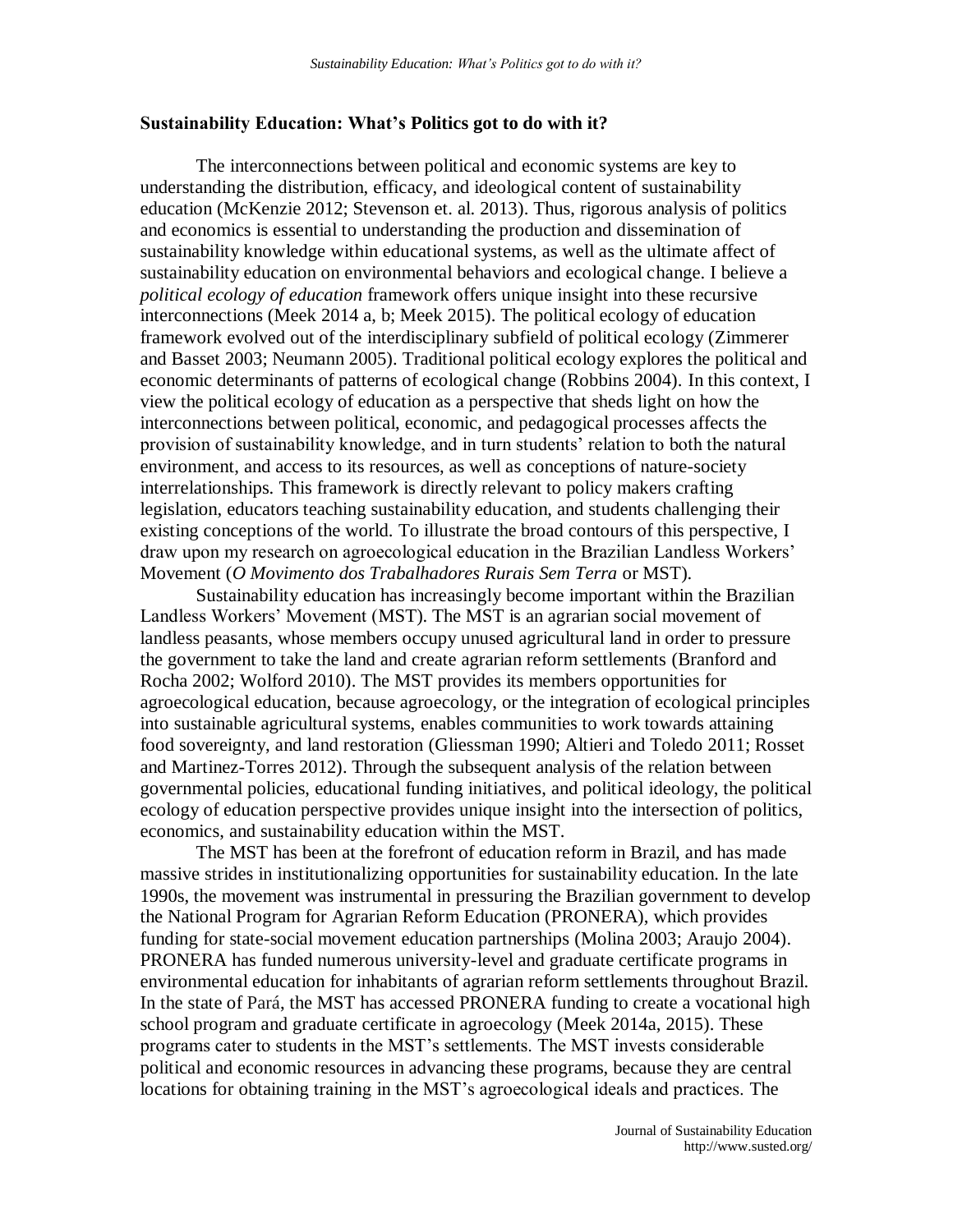MST's larger educational activism, which involves negotiating political policies and economic incentives, is responsible for helping to create PRONERA, develop programs around agroecology, and provide sustainability education to its members. Drawing upon a political ecology of education perspective, a feedback loop appears between the MST's environmental ideology, its role in the origin of PRONERA, and the political economy of PRONERA, which provides the funding necessary for the MST's agroecological education programs.

Similar to traditional political ecology, which has critically explored binary conceptions of nature/culture (Escobar 1998; Swyngedouw 1999), the political ecology of education perspective focuses on the embedded ideological content of these programs. As an agrarian movement, the MST's educational programs seek to instill a cultural valuation of agricultural labor, and the agrarian environment. A conception of agroecology as a tool to attaining food sovereignty is embedded in many of these programs. Food sovereignty is not a politically neutral concept, but rather is connected to a critique of industrial agriculture, and a valorization of small-scale farming (Wittman 2009. Martinez-Torres and Rosset 2014). By advocating agroecology as a means to attaining food sovereignty, the MST's educational programs instill the ideal of an agrarian landscape comprised of small-scale family farms in its students' minds. The political ecology of education perspective, which draws attention to the linkages between political processes, forms of pedagogy and environmental behaviors, illuminates how the MST's political ideology structures its educational programs' pedagogical content, and their promulgation of a normative vision of land management.

Sustainability knowledge is not neutral, but rather embedded within relationships of power. By drawing attention to power, the political ecology of education framework enables an analysis of how the quotidian political struggles affect the dissemination of sustainability knowledge throughout local communities. Schools within MST settlements are the front lines in the struggle over sustainability education. Although the MST provides opportunities for its educators to gain training in agroecological education, the larger cultural milieu in these settlements is a barrier to disseminating sustainability content within the schools. Employing a political ecology of education lens draws attention to how the political participation of educators is a central variable in determining whether or not sustainability content is taught. Educators who are politically aligned with the movement are motivated to teach about sustainability; those who oppose the movement teach the state's traditional curricula. Thus, by bringing attention to daily politics, the political ecology of education perspective reveals the deeper motivation of educators working from within the system.

Institution-community partnerships enable the reciprocal transformation of the educational institutions and the communities in which they are housed and serve. Educational institutions themselves are central actors in creating the conditions for sustainability education. Institutional activists, or individuals committed to social justice concerns who are working within the Brazilian university system, are creating opportunities for sustainability education by holding teaching workshops, discussion groups, and film screenings (Meek 2014a). The ultimate result of this amalgamation of events is an institutional environment in which sustainability education is being publicly discussed within the university, and new programs are being developed to provide opportunities for teacher training. Institutional activists, from a political ecology of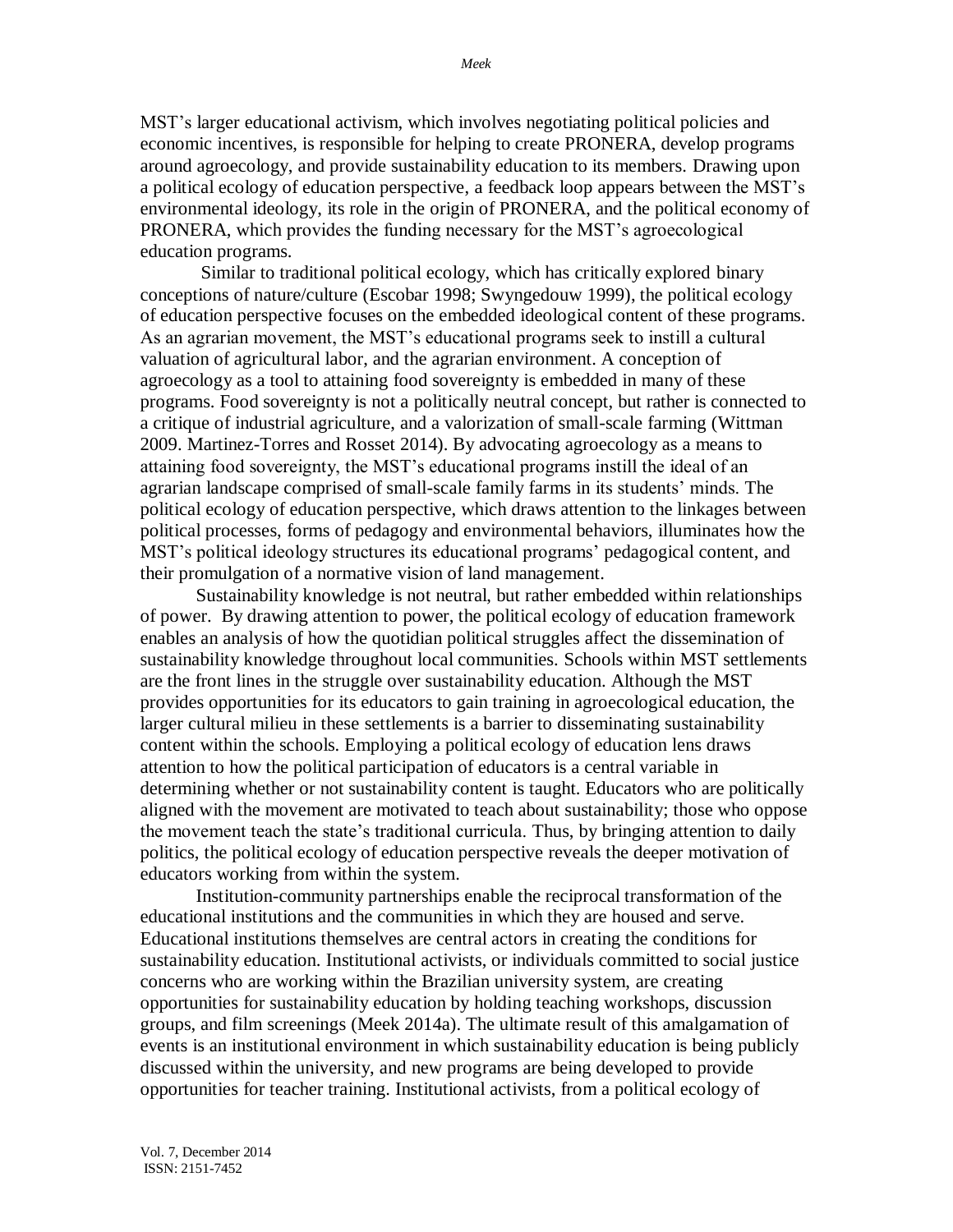education perspective, are able to use educational events as incubators of larger institutional change.

Community members and movements are sites of non-traditional forms of knowledge about sustainability. Educational institutions have the power and legitimacy to access public programs and resources to advance these knowledge systems. In my research, I found that local MST settlements were important sites of critical place-based research in PRONERA-sponsored education programs (Meek 2015). Students in these agroecological education programs conducted comparative research on environmentally devastating forms of mineral extraction and agricultural production, as well as more environmentally sustainable forms of agricultural production, such as agroforestry. These students' research provided a starting point for larger community discussions about the challenges of moving from environmentally degrading to more sustainable forms of production. A political ecology of education framework highlights how providing opportunities for place-based education and institution-community partnerships enables the building of educational institutions and agendas around community-based progressive sustainability goals.

The political ecology of education perspective focuses attention on several key aspects of sustainability education. It analyzes the role of public policies and economic incentives in shaping the content of sustainability education, environmental behaviors, and conceptions of the interrelationships between nature and society. In addition, the political ecology of education promotes an appreciation of the value of institutioncommunity partnerships in providing transformative sustainability education opportunities both within educational institutions and communities. Scholars and educators engaged with sustainability education should draw upon this perspective in analyzing and developing sustainability education content that is attuned to the inherently political nature of sustainability.

References

- Altieri, M. A. and V. M. Toledo. 2011. "The agroecological revolution in Latin America: rescuing nature, ensuring food sovereignty and empowering peasants." Journal of Peasant Studies 38(3): 587-612.
- Araujo, S. G. 2004. O PRONERA e os Movimentos Socias: Protagonismo do MST. A Educação na Reforma Agrária em perspectiva. Brasilia, PRONERA.
- Branford, S. and J. Rocha. 2002. Cutting the Wire: The Story of the Landless Movement in Brazil. London, Latin America Bureau.
- Escobar, A. 1998. "Whose knowledge, whose nature? Biodiversity, conservation, and the political ecology of social movements." Journal of Political Ecology 5: 53-82.
- Gliessman, S., Ed. 1990. Agroecology: researching the ecological basis for sustainable agriculture. Ecological Studies Series. New York, Springer.
- Martínez-Torres, M. E. and P. M. Rosset. 2014. "Diálogo de saberes in La Vía Campesina: food sovereignty and agroecology." Journal of Peasant Studies DOI: 10.1080/03066150.2013.872632.
- Meek, D. 2014a. Learning as Territoriality: The Political Ecology of Education in the Brazilian Landless Workers' Movement. Journal of Peasant Studies. DOI: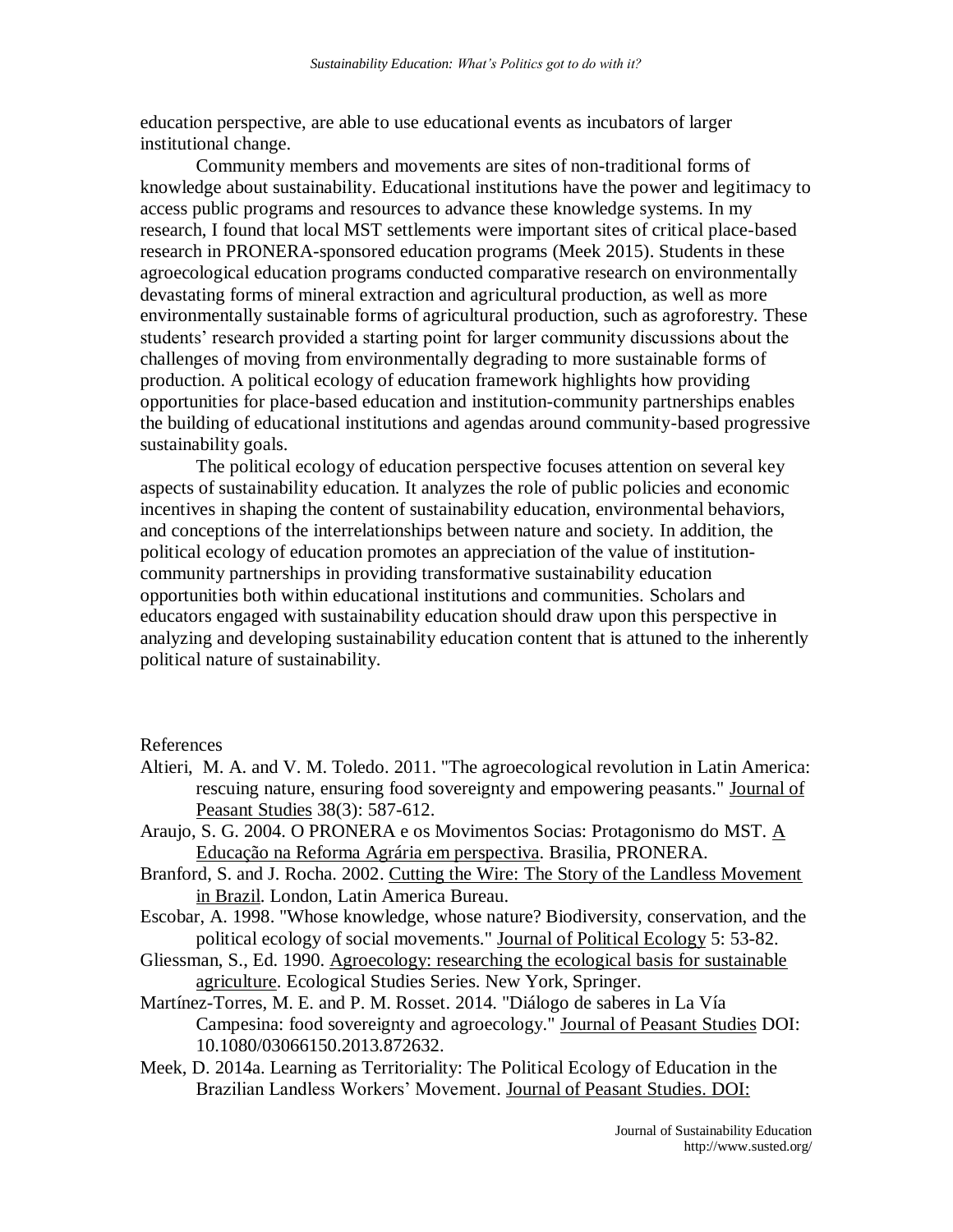10.1080/03066150.2014.978299.

- Meek, D. 2014b. Climate change and the political ecology of education. Anthropology News. August 11<sup>th</sup>. [http://www.anthropology](http://www.anthropology-news.org/index.php/2014/08/11/climate-change-and-the-political-ecology-of-education/)[news.org/index.php/2014/08/11/climate-change-and-the-political-ecology-of](http://www.anthropology-news.org/index.php/2014/08/11/climate-change-and-the-political-ecology-of-education/)[education/](http://www.anthropology-news.org/index.php/2014/08/11/climate-change-and-the-political-ecology-of-education/) Accessed December 9<sup>th</sup> 2014.
- Meek, D. 2015 Towards a Political Ecology of Education: The Educational Politics of Scale in southern Pará, Brazil. Environmental Education Research. DOI: 10.1080/13504622.2014.993932
- McKenzie, M. 2012. "Education for Y'all: global neoliberalism and the case for a politics of scale in sustainability education policy." Policy Futures in Education 10(2): 165-178.
- Molina, M. 2003. A Contribuiçã do Pronera na construção de políticas públicas de educação do campo e desenvolvimento sustentável Centro de Desenvolvimento Sustentável. Brasília, Universidade de Brasília. Dissertation.
- Neumann, R. P. 2005. Making political ecology. London, Hodder Arnold.
- Robbins, P. 2004. Political ecology: a critical introduction. Malden, MA, Blackwell Pub
- Rosset, P. M. and M. E. Martinez-Torres 2012. "Rural Social Movements and Agroecology: Context, Theory, and Process." Ecology and Society 17(3).
- Stevenson, R. B., M. Brody, et al. 2013. International Handbook of Research on Environmental Education. London, Routledge.
- Swyngedouw, E. 1999. "Modernity and Hybridity: Nature, Regeneracionismo, and the Production of the Spanish Waterscape 1890-1930." Annals of the Association of American Geographers 89(3): 443-465.
- Wittman, H. 2009. "Reworking the metabolic rift: La Via Campesina, agrarian citizenship, and food sovereignty." Journal of Peasant Studies 36(4): 805-826.
- Wolford, W. 2010. This Land is Ours Now: Social Mobilization and the Meanings of Land in Brazil. Durham, Duke University Press.
- Zimmerer, K. S. and T. J. Bassett. 2003. Political ecology: an integrative approach to geography and environment-development studies. New York, Guilford Press.